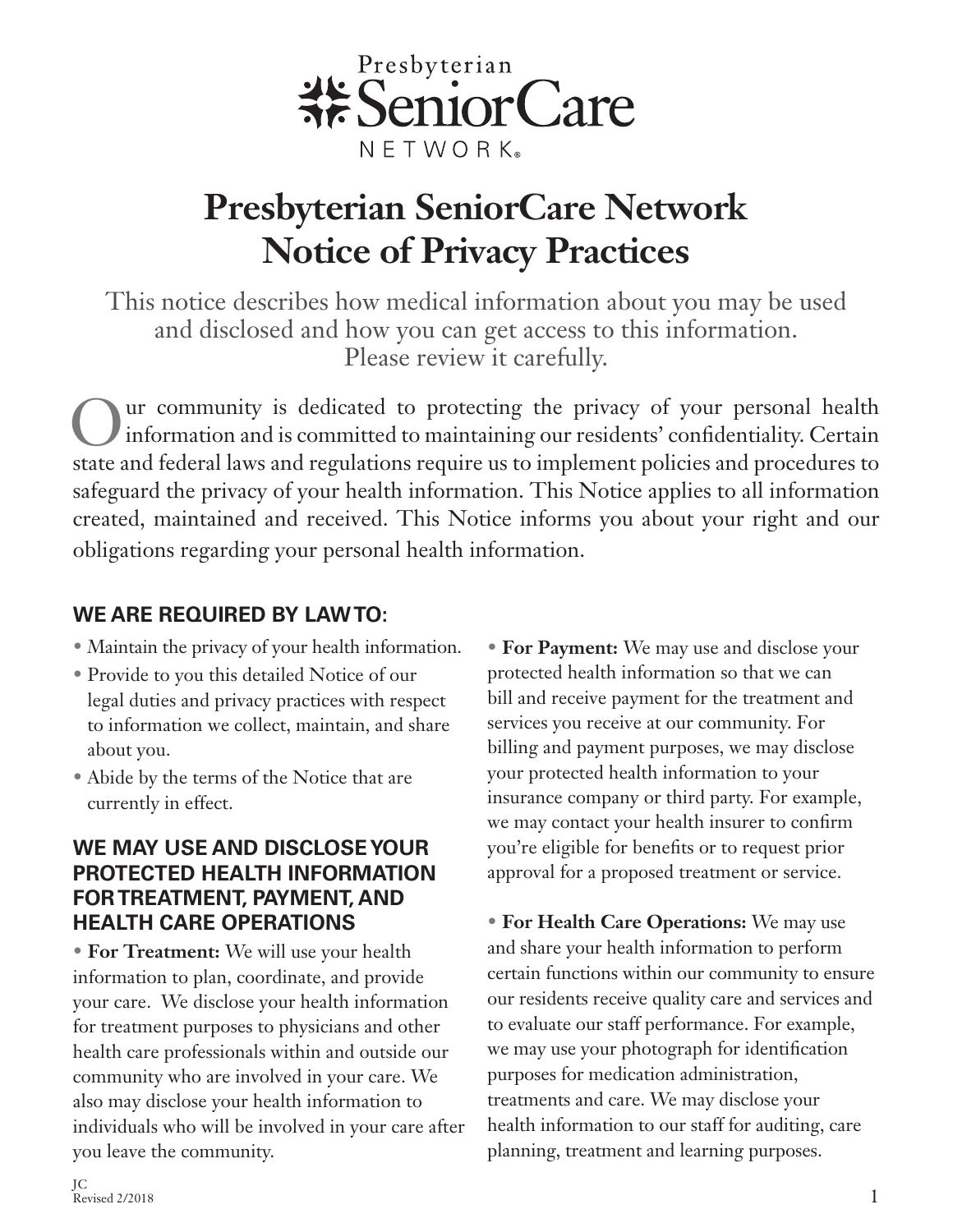#### **WE MAY USE AND DISCLOSE PROTECTED HEALTH INFORMATION ABOUT YOU FOR OTHER SPECIFIC PURPOSES**

• **As Required By Law:** We may disclose your health information when a federal, state or local law requires that we report information about suspected abuse, neglect, or domestic violence, reporting adverse reactions to medications or injury from a health care product. We may share your health information in response to a court order, a subpoena, a discovery request, or other legal process if we are advised that you have been made aware of the request or we receive a notice either that you agree, or if you disagree with the request, that you are taking action to prevent the disclosure. We may disclose your protected health information with a law enforcement official or authorized individuals to comply with laws, which include reporting an injury or death suspected to have been caused by criminal means, in response to a court order, warrant, subpoena, or summons or in emergency situations.

• **Disaster Relief:** We may use or disclose your health information to a public or private entity authorized by law to assist in a disaster relief effort, for the purpose of coordinating with your family member your location and your condition.

• **Public Health:** We may disclose your health information to public health authorities that are authorized by law to receive and collect health information for the purpose of preventing or controlling disease, injury or disability.

• **Health Oversight Activities:** We may disclose your health information to a health oversight agency such as protection and advocacy agency, the state agency responsible for inspecting our community or to other agencies responsible for monitoring the health care system for such purposes as reporting or investigation of unusual incidents or to ensure that we are in compliance

with applicable state and federal laws and regulations and civil right issues.

• **Research:** We may disclose information to researchers when the information does not directly identify you as the source of the information or when a waiver has been issued by an institutional review board or a privacy board that has reviewed the research proposal and protocols for compliance with standards to ensure the privacy of your health information.

• **Funeral Directors, Medical Examiners, and Coroners:** We may release your health information to funeral directors when necessary so they can carry out their duties. We may also release health information to a coroner or medical examiner in order to determine cause of death or for other reasons allowed by law.

• **Organ and Tissue Donation:** Following your instruction we will assist in the process of eye, organ or tissue transplants, in the event of your death, we may share your health information with organizations that obtain, store or transplant eyes, organs or tissue.

• **To Avert a Serious Threat to Health or Safety:** We may use and disclose your personal health information when necessary to prevent a serious threat to your health or safety or the health or safety of the public or another person.

• **Special Government Purposes:** We may disclose your health information of military personnel and veterans, when requested by military command authorities, to authorized federal authorities for the purposes of intelligence, counter-intelligence, and other national security activities such as protection of the President, or to correctional institutions.

• **Worker's Compensation:** We may use or disclose your health information to comply with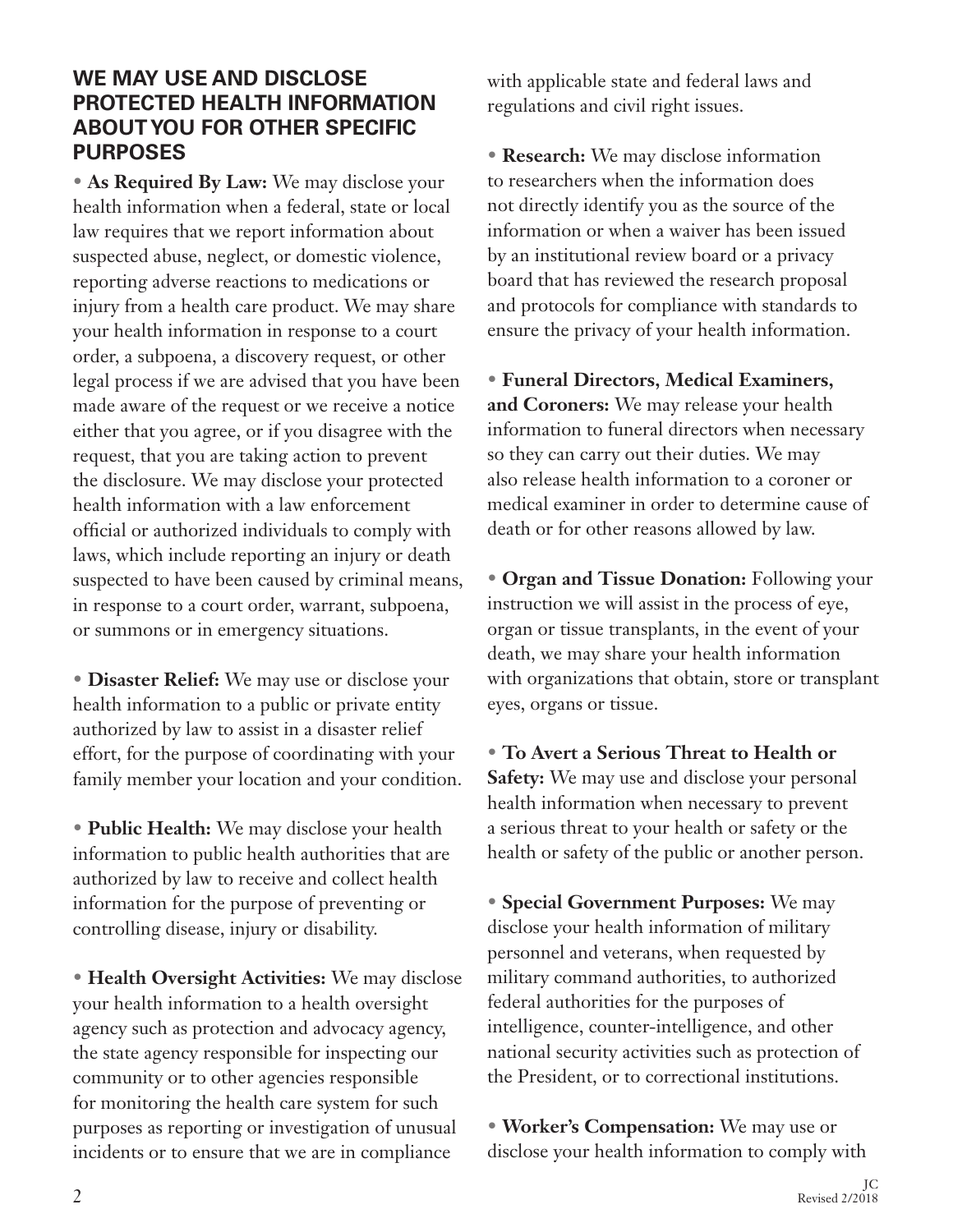laws relating to workers' compensation or similar programs that provide benefits for work-related injuries or illnesses.

• **Business Associates:** There are some services provided in our community through contracts with business associates who provide services for care within our community for example, bloodwork, x-rays, etc. When these services are contracted, we may share your health information to our business associate so that they can perform the job we have asked them to do. To protect your health information, however, we require the business associate to appropriately safeguard your information, which they are also required to do by law.

• **Fundraising:** We may use certain types of information about you, on a minimum necessary basis, in order to contact you in an effort to raise money for our Presbyterian SeniorCare Network communities and its operations. We may disclose health information to a Business Associate or Presbyterian SeniorCare Foundation so that the Foundation may contact you for a donation. In doing so we would only release contact information such as your name or contact person's name and address. You have the right to opt out of receiving fundraising communications. In any fundraising material that we send you, we will clearly tell you how to opt out of receiving any further communications.

• **Community Directory:** We include limited information about you in our community directory while you are a resident here. This information includes your name, your room number and your phone number. Our directory does not include any medical information about you. You have the right to ask that your information not to be given out. If you do so we will not be able to tell your family or friends your room number or that you are a resident here.

• **Individuals Involved in Your Care or**  Payment for Your Care: Unless you object, we may disclose your protected health information to family members, who are involved in your health care or in payment for your care.

• **Reporting Victims of Abuse: Neglect or Domestic Violence:** If we believe that you have been a victim of abuse, neglect or domestic violence, we may use and disclose your personal health information to notify a government authority if required or authorized by law, or if you agree to the report.

• **Judicial and Administrative Proceedings:**  We may disclose your personal health information in response to a court or administrative order. We also may disclose information in response to a subpoena, discovery request, or other lawful process; efforts will be made to contact you about the request or to give you an opportunity to obtain an order or agreement protecting the information.

• **Law Enforcement:** We may disclose your personal health information for certain law enforcement purposes, including as required by law to comply with reporting requirements; to comply with a court order, warrant, subpoena, summons, investigative demand or similar legal process; to identify or locate a suspect, fugitive, material witness, or missing person; when information is requested about the victim of a crime if the individual agrees or under other limited circumstances; to report information about a suspicious death; to provide information about criminal conduct occurring at the facility; to report information in emergency circumstances about a crime; or where necessary to identify or apprehend an individual in relation to a violent crime or an escape from lawful custody.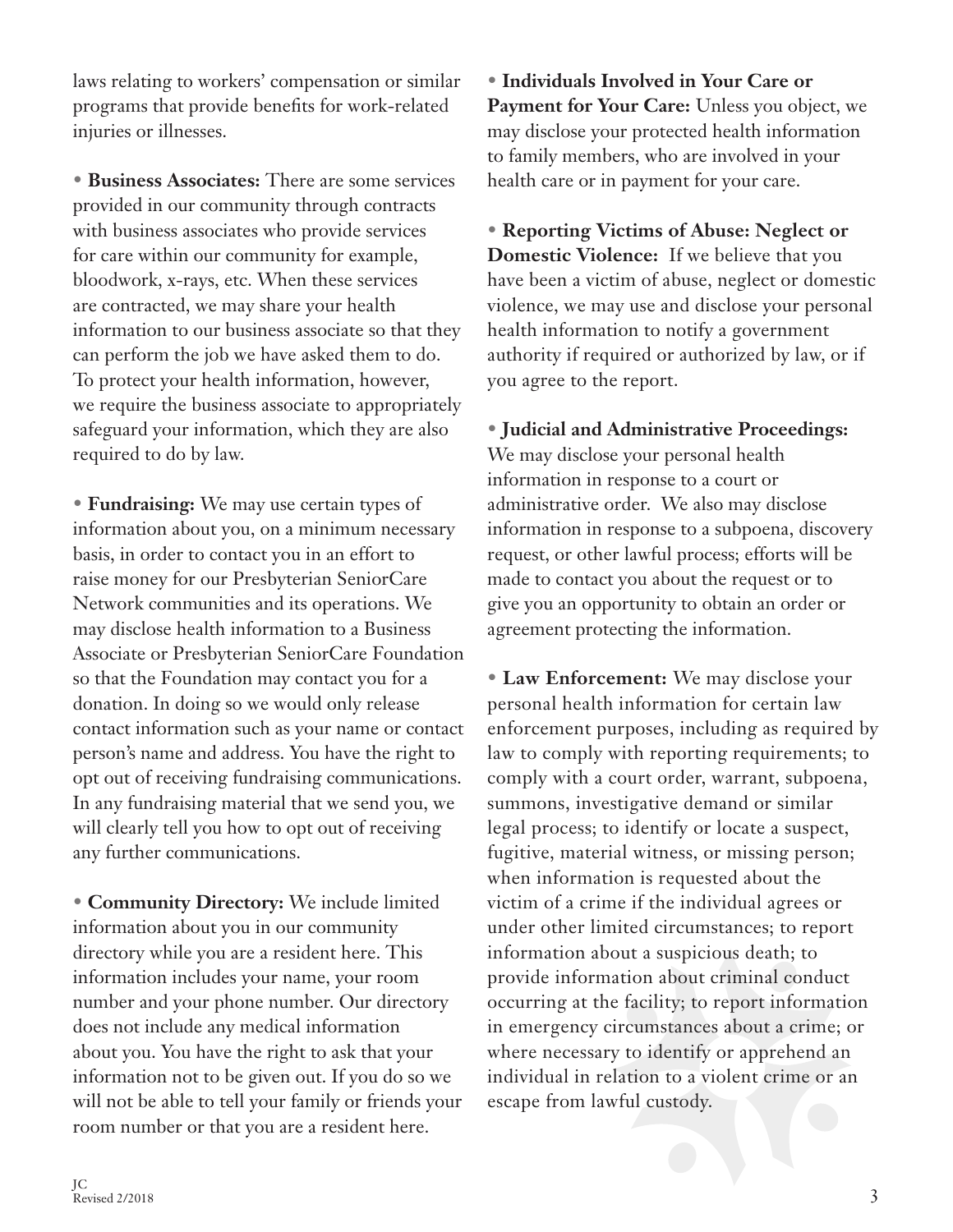• **Military and Veterans:** If you are a member of the armed forces, we may use and disclose your personal health information as required by military command authorities. We may also use and disclose personal health information about foreign military personnel as required by the appropriate foreign military authority.

• **National Security and Intelligence Activities Protective Services for the President and Others:** We may disclose personal health information to authorized federal officials conducting national security and intelligence activities or as needed to provide protection to the President of the United States, certain other persons or foreign heads of states or to conduct certain special investigations.

### **WRITTEN AUTHORIZATION FOR OTHER DISCLOSURES**

• **Marketing:** All disclosures of your health information that we may use for marketing purposes or the sale of protected health information will only be shared if a written authorization is signed by you or your responsible party.

If you provide us with a written authorization for use or disclosure of your protected health information, you may revoke your authorization any time in writing. After you revoke an authorization, we will no longer use or disclose your identifiable health information for the reasons described in the authorization; however, disclosures that were made while the authorization was in effect will not be taken back.

### **YOUR RIGHTS REGARDING YOUR PROTECTED HEALTH INFORMATION**

• **Right to Request Restrictions:** You have the right to request that we limit how we use or disclose your health information for treatment,

payment, or health care operations. You also have the right to request a limit on the health information we disclose about you to someone who is involved in your care or the payment for your care or services. For example, you could request that we do not share information about a particular diagnosis or treatment with your spouse. Most uses and disclosures of psychotherapy notes require your authorization. Should you wish a restriction placed on the use and disclosure of your health information, you must submit such request in writing. The request must include the information you want to limit, whether you want to limit our use, disclosure or both and to whom you want the limits to apply, for example, disclosures to your spouse. We are not required to agree to your requested restriction. However, should we agree, we will comply with your request not to release such information unless release of information is needed to provide you emergency care.

• **Out-of-Pocket-Payments:** If you paid outof-pocket (you have requested that we not bill your health plan) in full for a specific item or service, you have the right to ask that your health information with respect to that item or service not be disclosed to a health plan for purposes of payment or health care operations, and we will honor that request.

## • **Right to Request Confidential**

**Communications:** You have the right to request that we communicate with you and your responsible party about your medical matters in a certain way or at a certain location that you believe provides you with greater privacy. For example, you can ask that we only talk to you in your room or in another room that may provide more privacy. You can ask that we only contact your responsible party at home, at work or by mail. To request confidential communications, you must submit your request in writing. Where possible, we will accommodate all reasonable requests.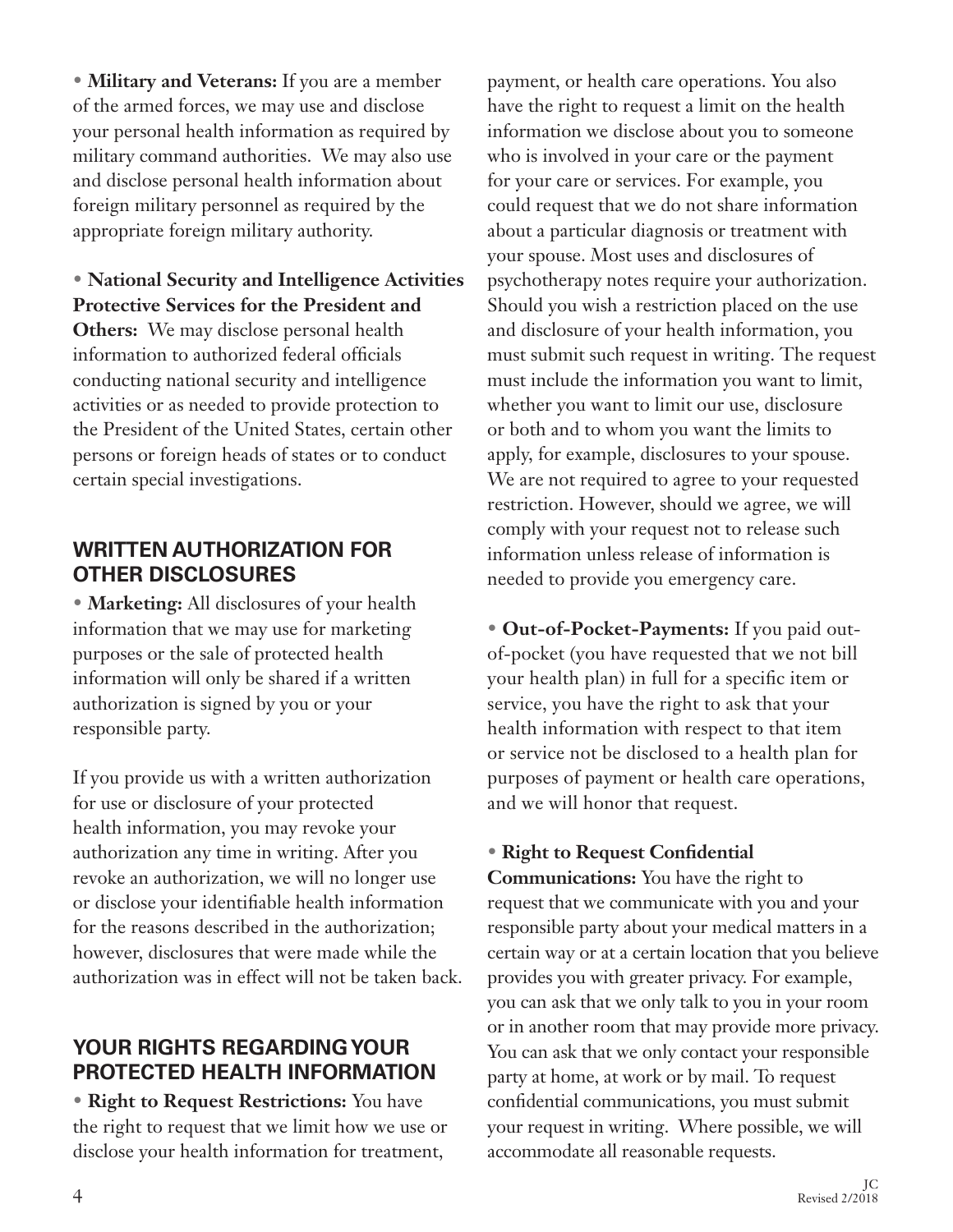• **Right of Access to Protected Health Information:** You have the right to ask to see and request a copy of the health information we use to make decisions about your care. This includes your right to receive a copy of your electronic medical record in electronic form. A written authorization needs to be completed. Authorization forms are found in the Health Information Services Department. We may charge a reasonable fee for our cost in copying, mailing and other supplies associated with your request. We will provide you an invoice stating the cost of copying your health information prior to processing the request. We may deny your request to inspect and copy in certain limited circumstances. If so, you may request a review of denial to be reviewed by a licensed healthcare professional who was not directly involved in the denial of your request, and we will comply with the outcome of the review. However, we will make every attempt to honor your request. You have the right to revoke your authorization at any time.

• **Right to Request an Amendment of Your Health Information:** If you feel that the health information we have about you is incorrect or incomplete, you may request an amendment. You must make your request in writing and state the reason that supports your request. We have the right to deny your request and we will provide you with a written notice that explains our reasons. You will have the right to submit a written statement disagreeing with our denial.

• **Right to Request an Accounting of** 

**Disclosures:** You have the right to request an accounting of our disclosures that we have made of your health information for purposes other than treatment, payment or health care operations or when you have provided us with written permission to do so. The request must be in writing and request how far back in time

you want us to go, which may not be longer than 6 years prior to the date of your request.

# • **Right to be Notified of a Breach:**

We are required to notify you in the event that your unsecured protected health information (PHI) is breached. A "breach" is defined as the unauthorized acquisition, access, use, or disclosure of PHI which compromises the security or privacy of the PHI, but does not include unintentional acquisition, access or use of such information, inadvertent disclosure of such information within a facility, and disclosure to a person not reasonably able to retain it. "Unsecured protected health information" refers to PHI that is not secured through the use of a valid encryption process approved by the Secretary of Health and Human Services or the destruction of the media on which the PHI is recorded or stored. Such encryption or destruction methods are not mandated on covered entities such as ours. We will evaluate the propriety of securing PHI for our residents, and act using our own discretion. However, should any of your "unsecured" PHI held by us be "breached," then we will notify you in the manner discussed below.

# **Timing and Method of Notification:**

We will notify you no later than 60 days after discovery of such breach via first-class mail or e-mail, if specified by you as your preference. If the breach involves the information of more than 500 individuals, we will also provide notice to prominent media outlets. We will also notify the Secretary of Health and Human Services of the breach (immediately if the breach involves the information of more than 500 individuals, or in an annual notification for all other breaches).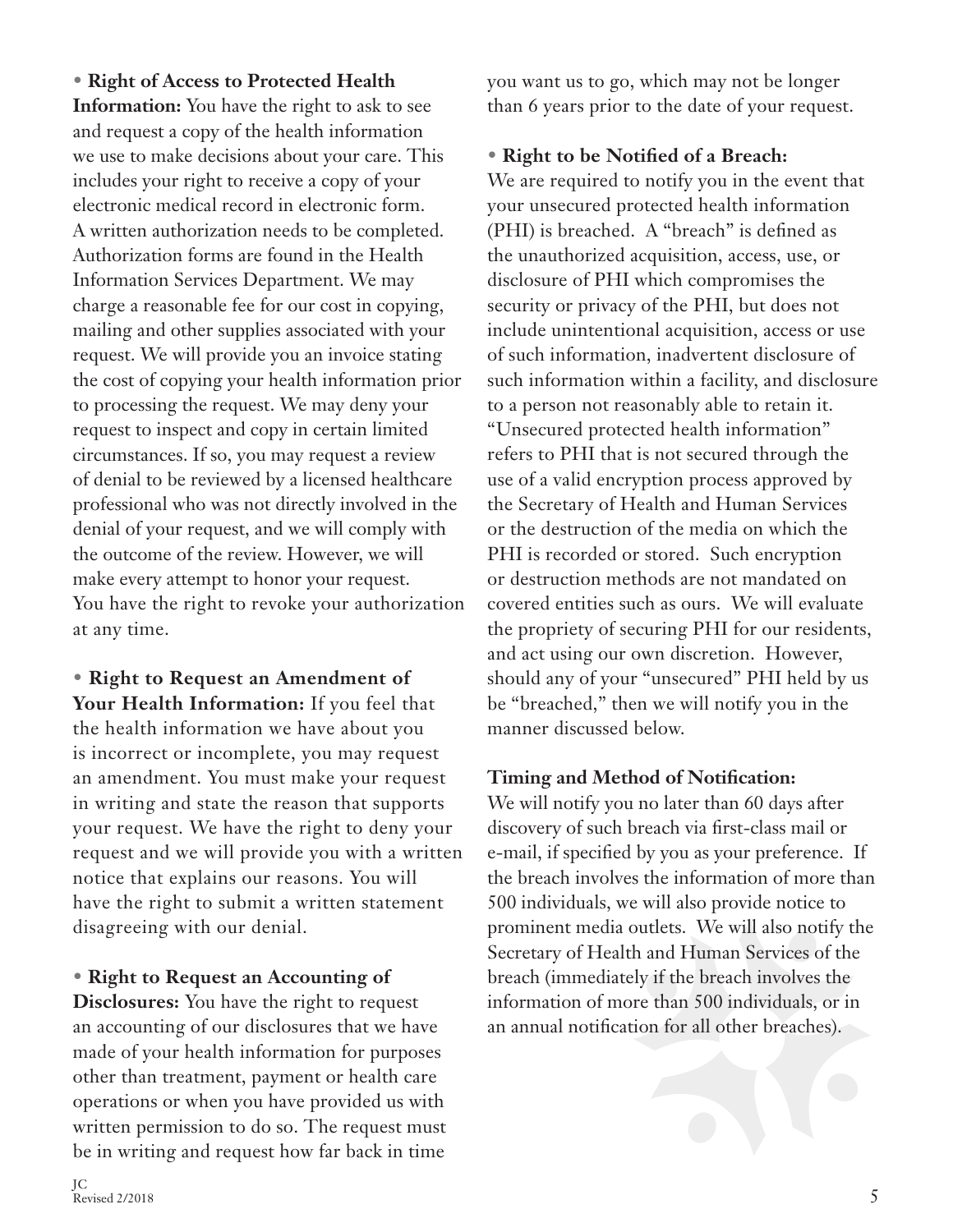#### **Contents of Notification:**

Our notification to you will include:

- A brief description of what happened, including the date of breach and date of discovery (if known)
- A description of the types of PHI that were involved in the breach
- Any steps you should take to protect yourself from potential harm resulting from the breach

A brief description of what we are doing to investigate the breach, mitigate harm to the resident, and protect against further breaches; and contact procedures for you to ask questions or learn additional information, which must include a toll-free telephone number, an e-mail address, Web site, or postal address.

• **Right to Voice Complaint:** If you believe that your privacy rights have been violated, you may file a confidential complaint by directly contacting The Administrator or by calling our Corporate Compliance Line at 877-772-6735. You may also file a complaint with the federal government by contacting the Secretary of the U.S. Department of Health and Human Services at 200 Independence Ave., S.W., Washington, DC 20201. You will not be penalized or retaliated against for filing a complaint.

#### • **Right to a Paper Request of This Notice:**

You have the right to a paper copy of this Notice, even if you have agreed to receive this Notice electronically. You may obtain a copy of this Notice by going to http://www.srcare.org/our-privacy-policy or contacting our Admissions office.

# **CHANGES TO THIS NOTICE**

We have the right to revise the terms of this Notice of Privacy Practice. Any changes of this Notice will be effective for all records that we have created or maintained in the past, for any records that we may create or maintain in the future. If we make any changes, the revised Notice will be available to you on request and posted on our website.

# **FOR FURTHER INFORMATION**

If you would like further information concerning your privacy rights, please contact The Administrator.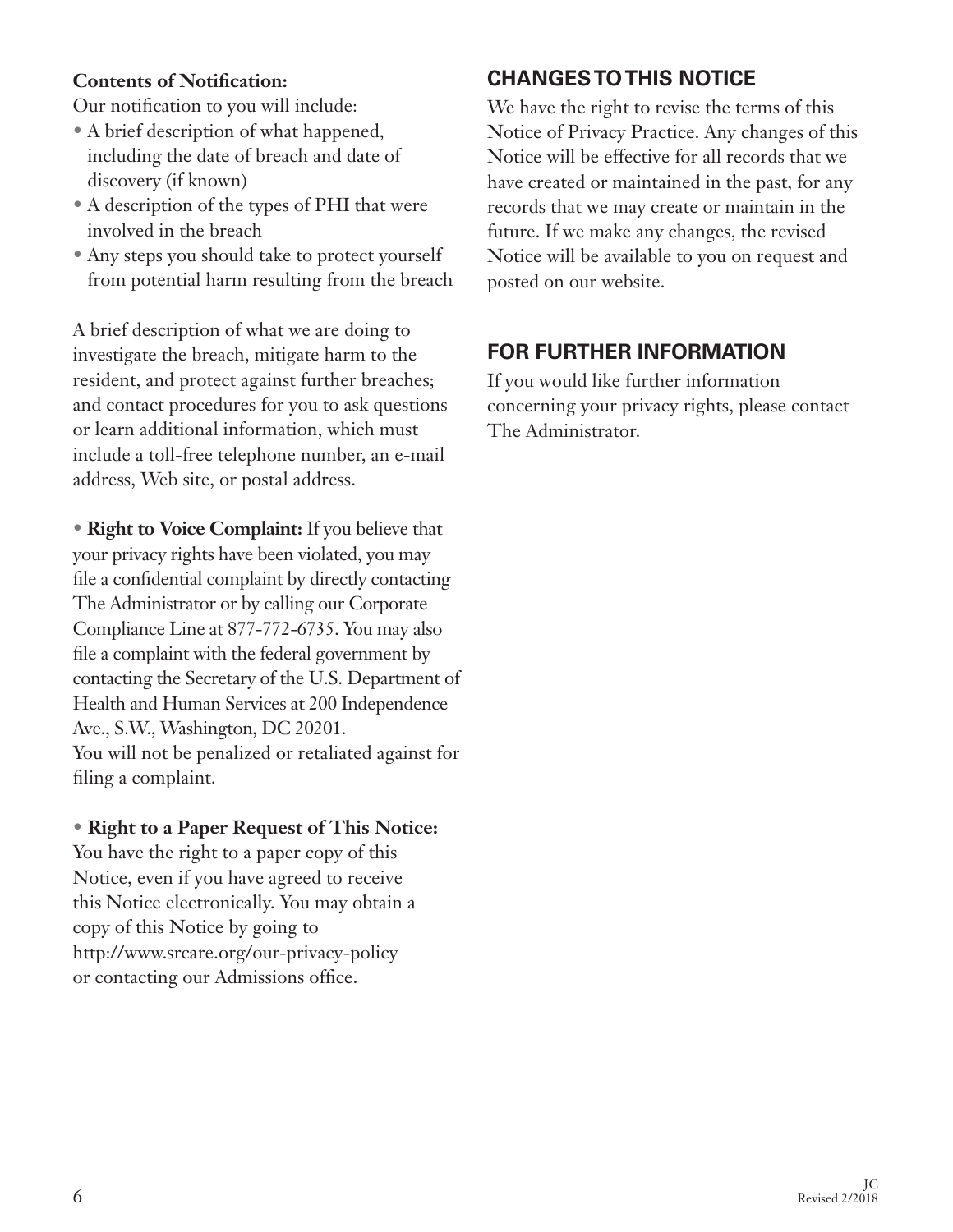

# **CLINICALCONNECT HEALTH INFORMATION EXCHANGE STANDARD ADDENDUM TO THE NOTICE OF PRIVACY PRACTICES**

**EFFECTIVE DATE: FEBRUARY 1, 2016**

**Presbyterian SeniorCare Network ("Provider") participates in the ClinicalConnect Health Information Exchange (HIE). Generally, a HIE is an organization that providers, payers, and providers of ancillary healthcare related services participate in (each a "Participant") to exchange patient information in order to facilitate health care, avoid duplication of services (such as tests) and to reduce the likelihood that medical errors will occur. By participating in the HIE, Presbyterian SeniorCare Network may share your health information with Participants or participants of other health information exchanges, by example P3N (Pennsylvania Patient & Provider Network) and Healtheway (a national network that allows providers to exchange information). This health information includes, but is not limited to:**

- Test Results. By example, General laboratory tests, Pathology tests ,Radiology tests, GI tests, cardiac tests, neurological tests, etc.
- Health Maintenance documentation
- Problem lists
- Allergy Information
- Immunizations
- Medication lists
- Consultation and Progress notes
- Discharge summaries and instructions
- Clinical Claims Information

Ancillary healthcare related service providers may include, but are not limited to:

- Organ Procurement
- Diagnostic Testing
- Pharmacies
- Durable medical Equipment Suppliers
- Home Health Services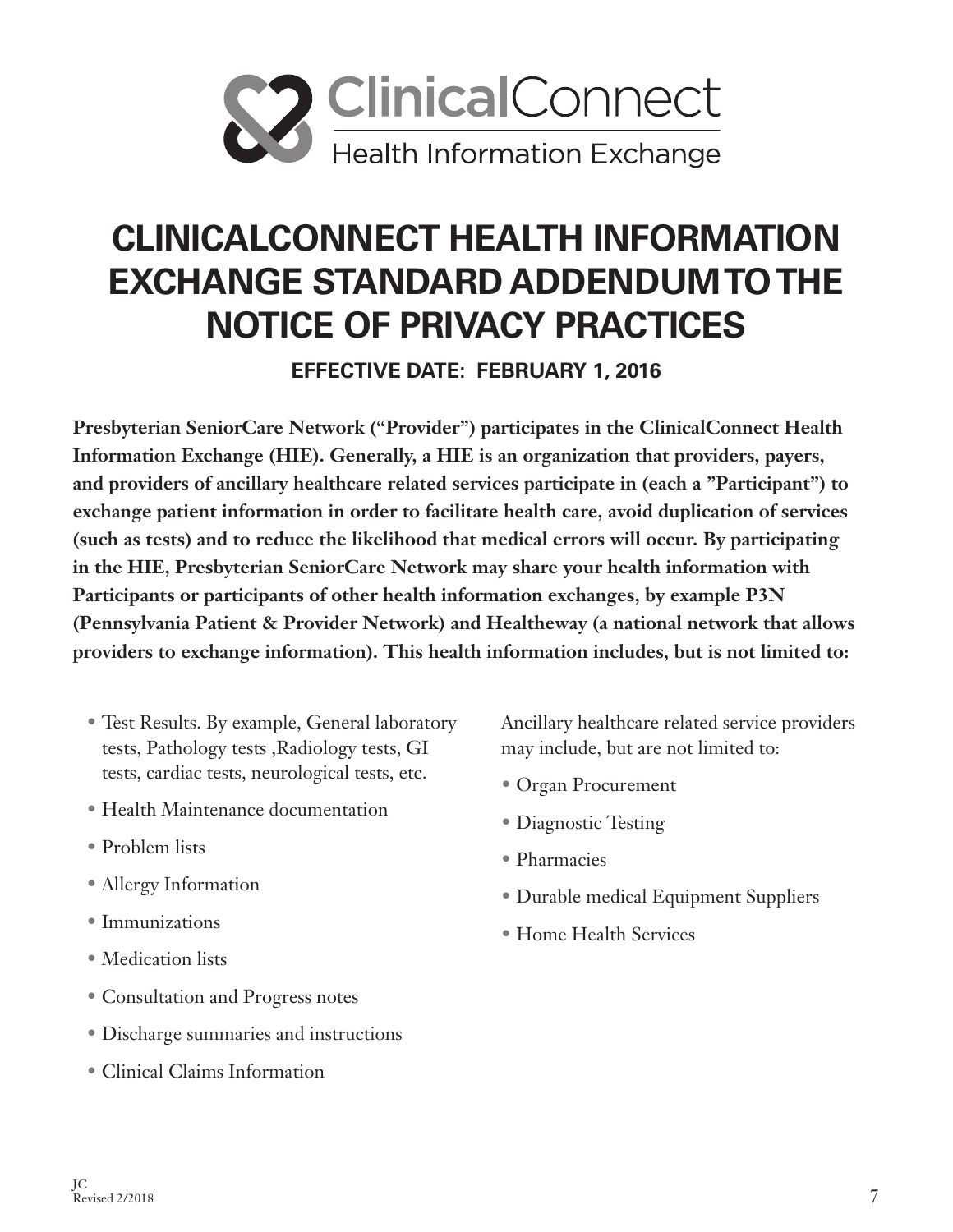**All Participants have agreed to a set of standards relating to their use and disclosure of health information available through the HIE. These standards are intended to comply with all applicable state and federal laws.**

**As a result, you understand and agree that unless you notify your Provider that you do not wish for your health information to be available through the HIE ("Opt-Out"):**

• Health information that results from any Participant providing services to you will be made available through the HIE. For clarity, if you Opt-Out, your health information will no longer be accessible through the HIE. However, your opt-out does not affect health information that was disclosed through the HIE prior to the time that you opted out;

• Regardless of whether you choose to opt-out of the HIE, your health information will still be provided to the HIE. However, if you choose to Opt-Out, the HIE will not exchange your health information with other providers and payers. Additionally, you cannot choose to have only certain providers or payers access your health information;

• All Participants who provide services to you will have the ability to access and download your information. However, Participants that do not provide services to you will not have the ability to access or download your information;

• Information available through the HIE may be provided to others as necessary for referral, consultation, treatment and/or the provision of other treatment-related healthcare services to you. This includes providers, payers, pharmacies, laboratories, etc.;

• Your information may be disclosed for payment related activities associated with your treatment by a Participant; and your information may be used for healthcare operations related activities by Participants.

**You may Opt-Out at any time by notifying Presbyterian SeniorCare Network.** 

**A list of Participants may be found at: www.clinicalconnecthie.com.**

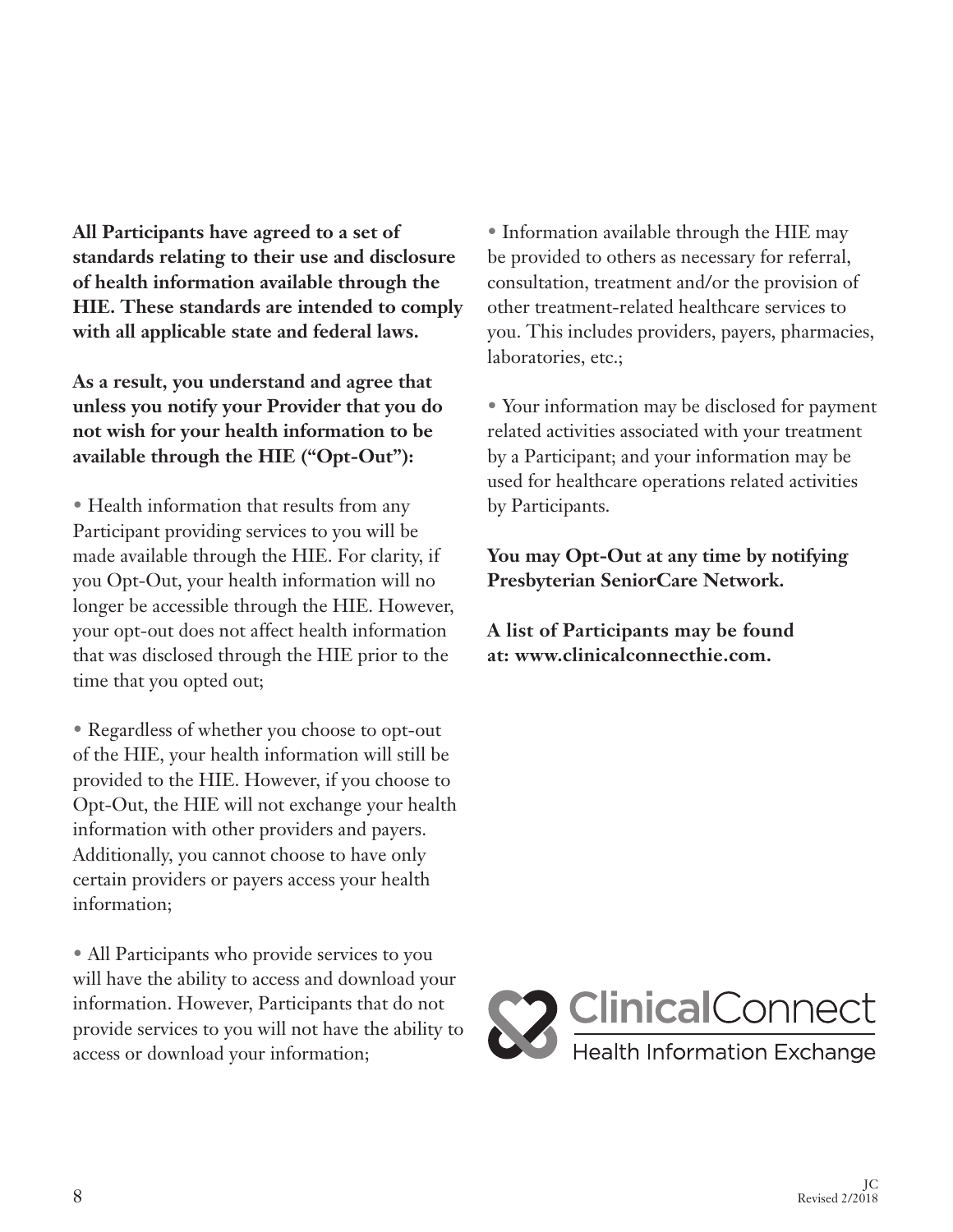# NONDISCRIMINATION NOTICE

Discrimination is against the law. Presbyterian SeniorCare Network complies with applicable Federal civil rights laws and does not discriminate on the basis of race color, national origin, age, disability, or sex. Presbyterian SeniorCare Network does not exclude people or treat them differently because of race, color, sex, national origin, age, disability, gender identity or sexual orientation.

Presbyterian SeniorCare Network provides free aids and services to people with disabilities to communicate effectively with us, such as: qualified sign language interpreters and written information in other formats (large print, audio, accessible electronic formats, other formats).

Additionally, we provide free language services to people whose primary language is not English, such as: qualified interpreters and information written in other languages.

## **IF YOU NEED SERVICES, EMAIL TRANSLATION@SRCARE.ORG.**

- 1. Español (Spanish) ATENCIÓN: Los servicios de asistencia en idiomas se encuentran disponibles para usted sin costo alguno. Si necesita estos servicios, envíe un correo electrónico a la siguiente dirección: translation@SrCare.org.
- 2. 繁體中文 (Chinese) 请注意:我们免费为您提供语言辅助服 务。如果您需要服务,请发送电子邮件 至 translation@SrCare.org 。
- 3. Tiếng Việt (Vietnamese) LƯU Ý: Các dịch vụ hỗ trợ ngôn ngữ được cung cấp cho quý vị miễn phí. Nếu quý vị cần các dịch vụ,vui lòng gửi email tới địa chỉ translation@SrCare.org.
- 4. Русский (Russian) ВНИМАНИЕ: Вы можете воспользоваться бесплатными услугами помощи с переводом. Если Вам необходимы эти услуги, отправьте письмо по электронной почте на адрес translation@SrCare.org.
- 5. Deitsch (Pennsylvania Dutch) WWICHTIG: Wann du Hilf brauchscht mit Englisch, kenne mer dich helfe, unni as es dich ennich ebbes koschte zeelt. Wann du Hilf brauchscht, schick en Email zu translation@SrCare.org.
- 6. 한국어 (Korean) 주의: 언어 지원 서비스를 무료로 이용하실 수 있습니다. 서비스가 필요하신 경우, translation@SrCare.org 로 이메일을 보내시기 바랍니다.
- 7. Italiano (Italian) ATTENZIONE: sono disponibili servizi di assistenza linguistica gratuiti. Per usufruire dei servizi, inviare un'e-mail a translation@SrCare.org.
- .8 ةيبرعال (Arabic( نبيه: خدمات المساعدة اللغوية المجانية متاحة لك. إذا كنت بحاجة إلى أيّ خدمات،<br>. نرجو منك مراسلتنا على العنوان التالي: .translation@SrCare.org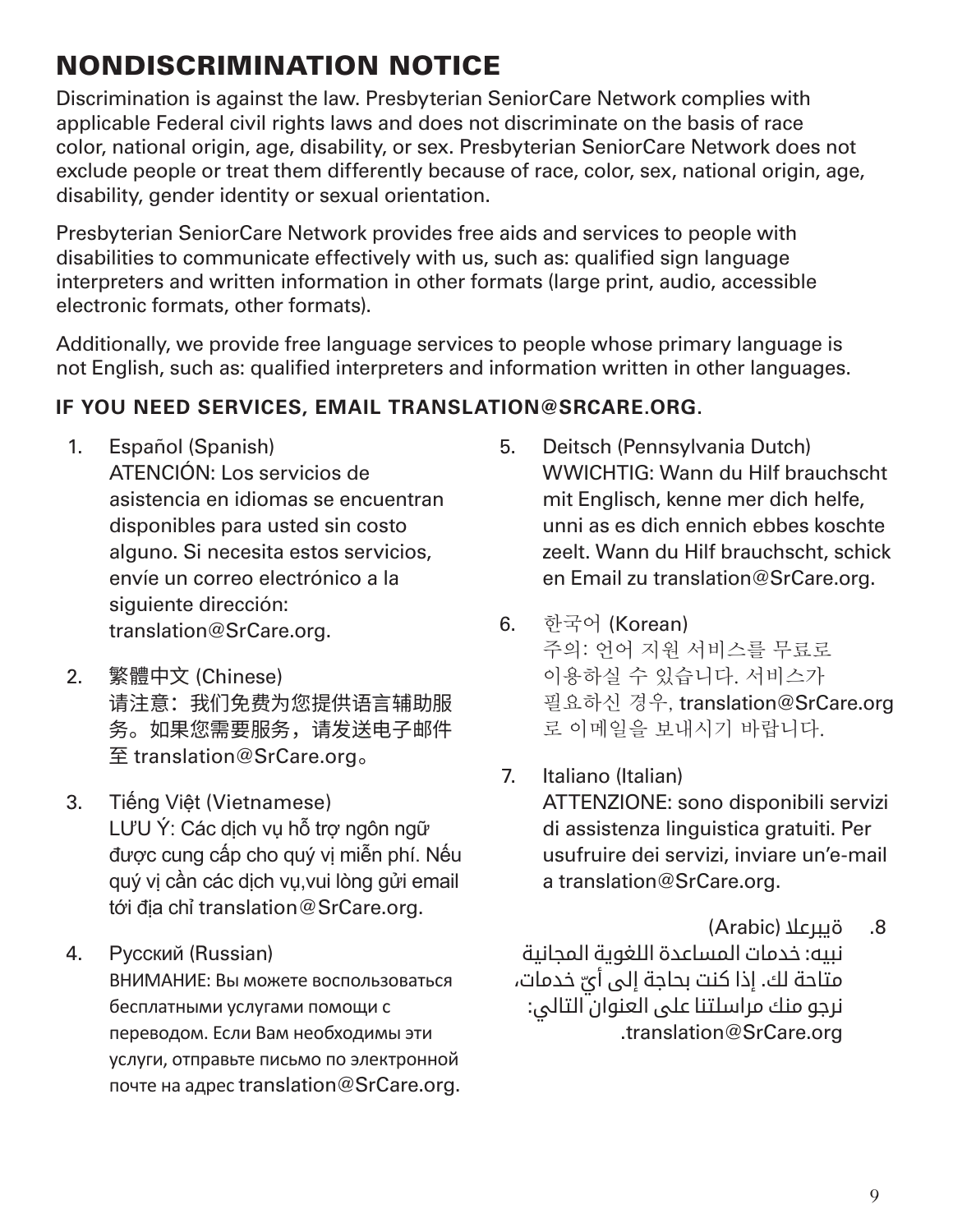- 9. Français (French) À NOTER : Des services d'assistance linguistique sont mis gratuitement à votre disposition. Si vous avez besoin de services, veuillez adresser un e-mail à translation@SrCare.org.
- 10. Deutsch (German) ZUR BEACHTUNG: Es stehen Ihnen kostenfrei Dienste zur sprachlichen Unterstützung zur Verfügung. Falls Sie Dienstleistungen benötigen, senden Sie einfach eine E-Mail an translation@SrCare.org.
- ગુજરાતી (Gujarati)  $11.$ ધ્યાન આપશોઃ તમારા માટે ભાષા સહાયતા સેવાઓ. મકતમાં ઉપલબ્ધ છે. જો તમને સેવાઓ જોઇતી હોય. તો ઇમેલ કરોઃ translation@SrCare.org
- 12. Polski (Polish) UWAGA: Dostępne są bezpłatne usługi w zakresie pomocy językowej. Jeśli potrzebujesz skorzystać z takich usług, wyślij e-mail na translation@SrCare.org.
- 13. Kreyòl Ayisyen (French Creole) ATANSYON: Gen sèvis èd pou lang ki disponib gratis pou ou. Si ou bezwen sèvis sa a, tanpri voye yon imèl ba translation@SrCare.org.
- 14. ខ្មែរ (Cambodian) ចាប់អារមណ៍ ៖ មែ ការផ្តល់សេវាជំនួយភាសា ដោយឥតគិតថ្លៃ មានសម្រាប់អ្នក ម្បេិនសបើអ្នកម្តរូវការសេវា អ៊ីខមែលសៅ translation@srcare.org1
- 15. Português (Portuguese) ATENÇÃO: Temos serviços de assistência linguística disponíveis para você gratuitamente. Caso você precise desses serviços, envie um e-mail para translation@SrCare.org.



If you believe that Presbyterian SeniorCare Network has failed to provide these services or discriminated in another way on the basis of race, color national origin, age, disability, or sex, you can file a grievance with:

Corporate Compliance Officer 1215 Hulton Road, Oakmont, PA 15139 Call: 877-772-6735 Fax: 412-826-6074 Email: compliance@SrCare.org

You can also file a civil rights complaint with the U.S. Department of Health and Human Services, Office for Civil Rights, electronically through the Office for Civil Rights Complaint Portal, available at http://ocrportal.hhs.gov/ocr/portal/laobby.jsf, or by mail or phone at:

U.S. Department of Health and Human Services 200 Independence Avenue, SW Room 509F, HHH Building Washington, D.C. 20201 1-800-368-1019, 800-537-7697 (TDD)

Complaint forms are available at http://www.hhs.gov/ocr/office/file/index.html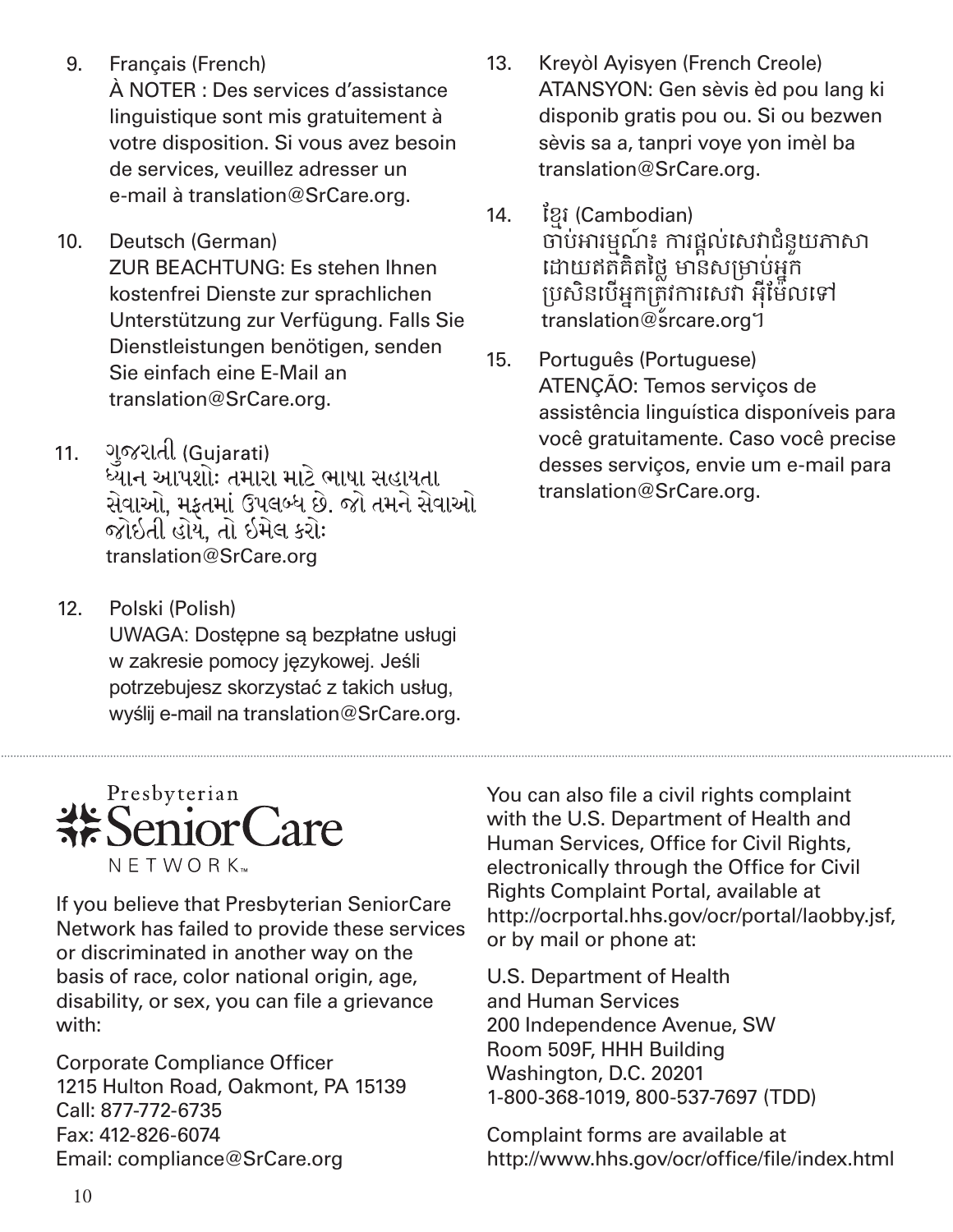# **OUR MISSION:**

Presbyterian SeniorCare Network is committed to enriching the aging experience through person-centered service and living options.

# **OUR VALUES:**

Grounded in Christ-like values of benevolence and love of neighbor, we pursue excellence, innovation and collaboration to ensure individuals live well and team members have meaningful, engaging work.

# **OUR COMMITMENT TO WELCOMING AND RESPECTFUL ENVIRONMENTS:**

We are committed to an inclusive and person-centered culture where residents, families and employees of diverse backgrounds and abilities feel welcomed, valued and respected.